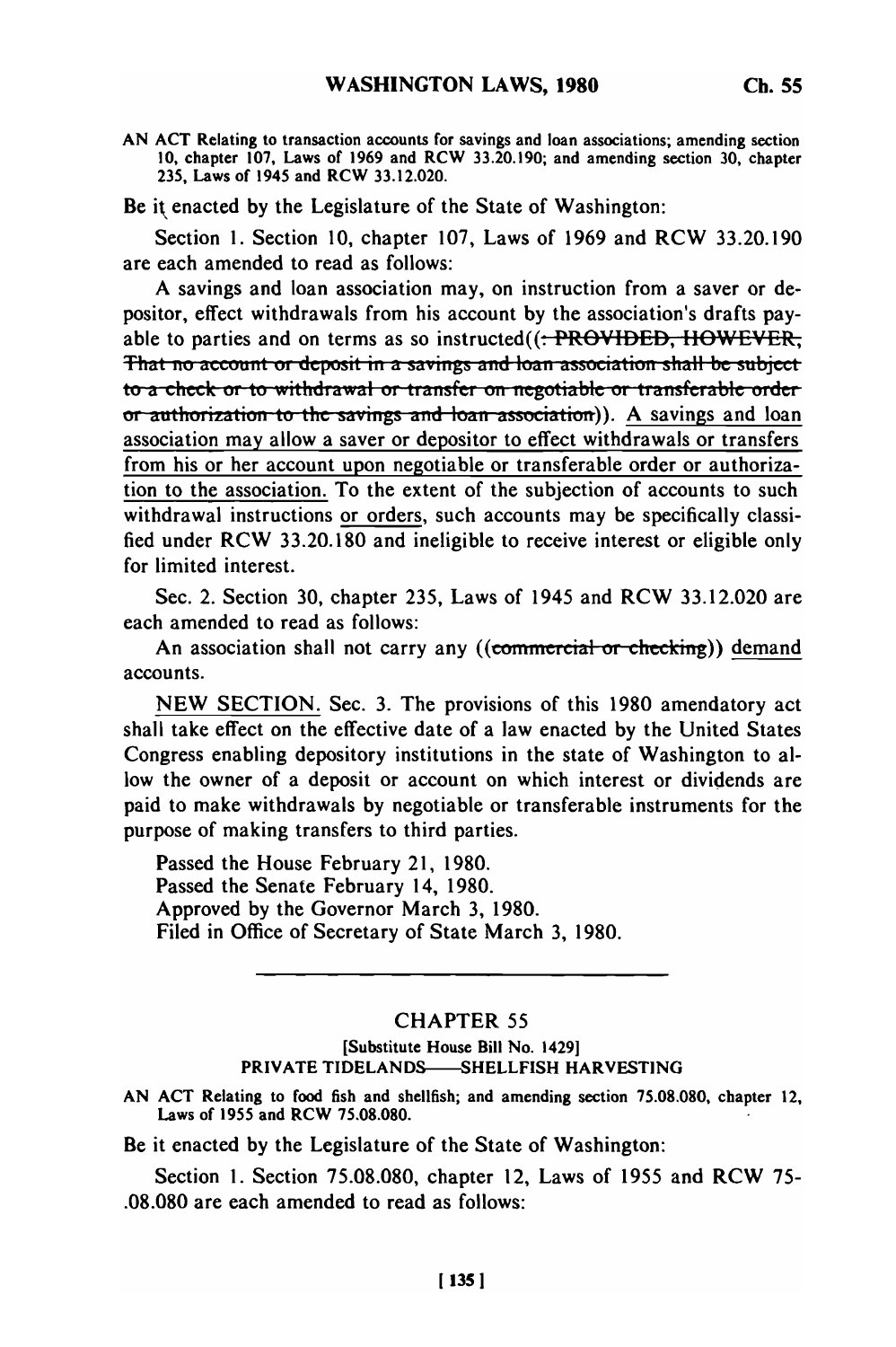**(J)** The director shall investigate the habits, supply and economic use of, and classify, the food fish and shellfish in the waters of the state and the offshore waters, and from time to time, make, adopt, amend, and promulgate rules and regulations as follows:

 $((+)$ ) (a) Specifying the times when the taking of any or all the various classes of food fish and shellfish is lawful or prohibited.

 $((\frac{1}{2}))$  (b) Specifying and defining the areas, places, and waters in which the taking and possession of the various classes of food fish and shellfish is lawful or prohibited.

 $((\left\{\rightarrow\right\}))$  (c) Specifying and defining the types and sizes of gear, appliances, or other means that may be lawfully used in taking the various classes of food fish and shellfish, and specifying the times, places, and manner in which it shall be lawful to possess or use the same.

(((4))) **(d)** Regulating the possession, disposal, and sale of food fish and shellfish within the state, whether acquired within or without the state, and specifying the times when the possession, disposal, or sale of the various species of food fish or shellfish is prohibited.

 $((\left\langle \frac{f}{f}\right\rangle))$  (e) Regulating the prevention and suppression of all infectious, contagious, dangerous, and communicable diseases and pests affecting food fish and shellfish.

 $((\{6\}))$  (f) The fixing of the size, sex, numbers, and amounts of the various classes of food fish and shellfish that may be taken, possessed, sold, or disposed of.

 $((\langle 7\rangle))$  (g) Regulating the landing of the various classes of food fish and shellfish or parts thereof within the state.

 $((\{8\}))$  (h) Regulating the destruction of predatory seals and sea lions and other predators destructive of food fish or shellfish, and specifying the proof of the destruction of the same that shall be required.

**((f9)))** (i) Specifying the statistical and biological reports that shall be required from licensed or nonlicensed fishermen, dealers, boathouses, handlers, or processors of food fish and shellfish.

 $((+10))$  (j) Specifying which species of marine and freshwater life are food fish and shellfish.

 $((+1))$  (k) Classifying the species of food fish and shellfish or parts thereof that may be used for purposes other than human consumption.

 $((+2))$  (1) Promulgating such other rules and regulations as may be necessary to carry out the provisions of this title and the purposes and duties of the department.

((Subdivisions (1), (2), (3), (4), (6), and (7), shall)) (2) Subsections  $(1)(a)$ ,  $(b)$ ,  $(c)$ ,  $(d)$ ,  $(f)$ , and  $(g)$  of this section do not apply to:

(a) Licensed oyster farms or oysters produced thereon;or

(b) Private tideland owners and lessees of state tidelands, when taking or possessing oysters, clams, cockles, borers, or mussels, excluding razor